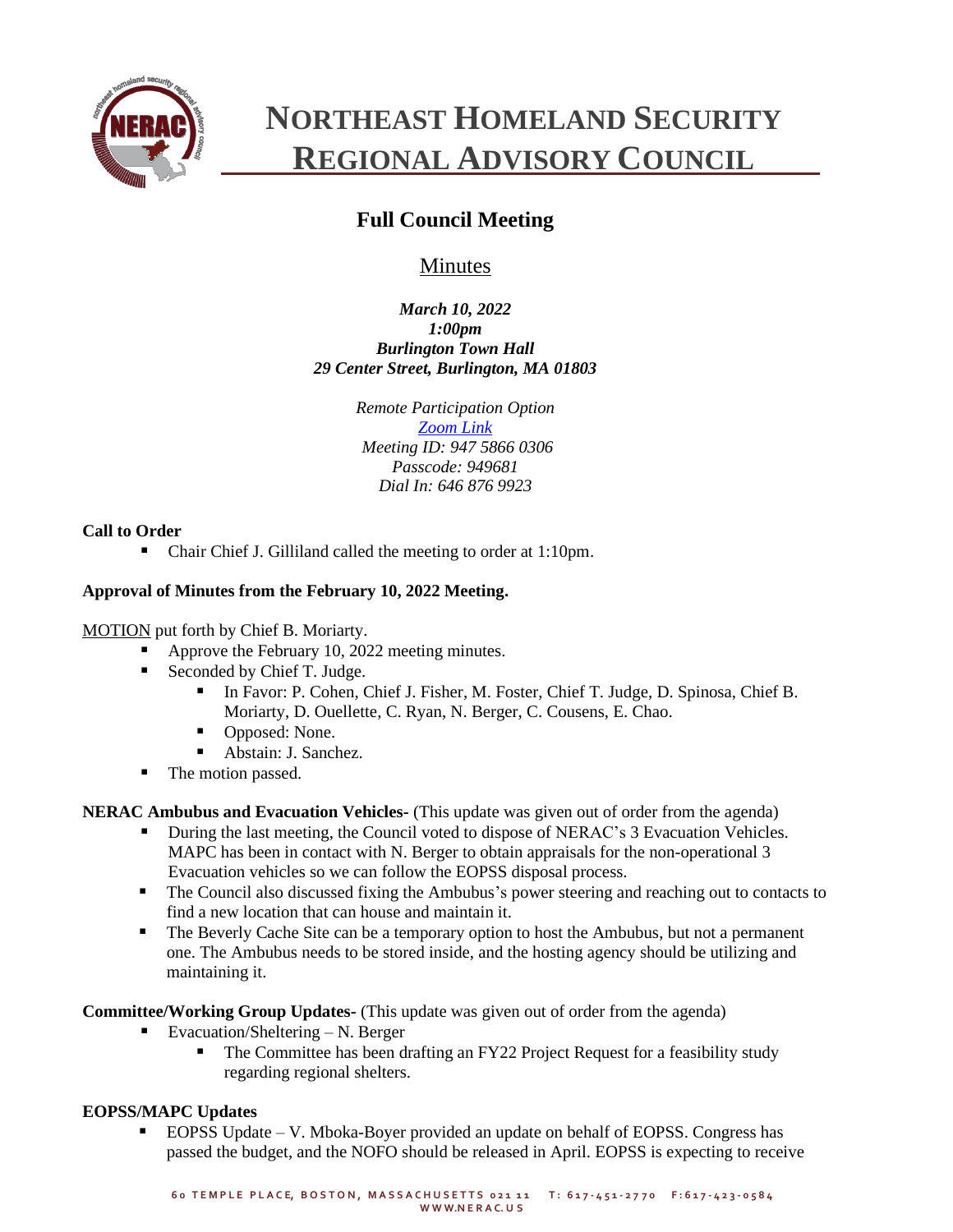level funding. EOPSS will be meeting with FEMA next week, and they also hope to hear further guidance on the frozen cache funding.

■ MAPC Update – A. Reilly provided an update on behalf of MAPC. MAPC has an open position and recently made an offer to a candidate. This position would help with activities related to NERAC.

#### **Discussion of Council Meeting Location**

- Burlington Town Hall informed us that due to increased meeting room needs of their own town departments, we will only be able to reserve the Main Hearing Room through June.
- We will need to find an alternate meeting location for the July meeting onward, ideally centrally located in the NERAC region. We are looking into options, but would also appreciate any suggestions, so please reach out if you know of a potential venue.

#### **Council Membership**

- Open Public-School Seat
	- Chris Malone has retired which leaves the NERAC Public School representative seat vacant.
	- **•** Please let us know if you have any recommendations to fill the position, and MAPC is also reaching out to our Superintendent contacts in the region.

#### **FFY19/FFY20/FFY21 Budget Updates**

- Council members were provided with copies of the FFY19, FFY20, FFY21 budgets.
- **•** FFY19 funding has been extended to June 30, 2022.
- **•** FFY20 Grant End Date: July 31, 2022.
- **•** FFY21 Grant End Date: July 31, 2023.

#### **Project Updates**

- **PPE and Medical Supply Cache Resource Request Policy** 
	- **The PPE and Medical Supply Cache Resource Request Policy is currently in place, and** MAPC is sending out a joint email announcement with HMCC and NEEMS which provides further details on how this system will work.
	- **Information about this is now also posted on the NERAC website.**
- **Statewide CISO Project** 
	- We have been having bi-weekly check in meetings with the consultant.
	- The consultant, B. Riley Services are wrapping up the interview/discovery process of this study.
	- Our cyber reps Colby and Ed have also been attending meetings and have been providing valuable input on behalf of our region.
	- The next meeting is scheduled for tomorrow March 11, 2022.
- **NEMLEC SWAT Radios** 
	- This project is the purchase of 41 Portable UHF radios and related accessories for the NEMLEC SWAT team.
	- **•** There has been a delay in issuing the PO because Motorola is still in talks with the MA Operational Services Division to finalize the terms of their new State Contract PSE 01. This is in the final stages according to our Motorola representative and Statewide Interoperability Coordinator Rich Fiske.
	- MAPC will issue the PO as soon as that State Contract is finalized.
- Merrimack Valley Camera System Expansion
	- This is a project from the FFY21 plan to purchase and install 24 cameras at various sites in Andover, North Andover, and Methuen to expand the existing surveillance camera system operated by the City of Lawrence.
	- A PJ has been drafted, and we are beginning to work on the EHP, which will be extensive since it involves 24 installations at multiple sites. I have been in contact with Chief Vasque of the Lawrence Police Department to discuss the details needed for the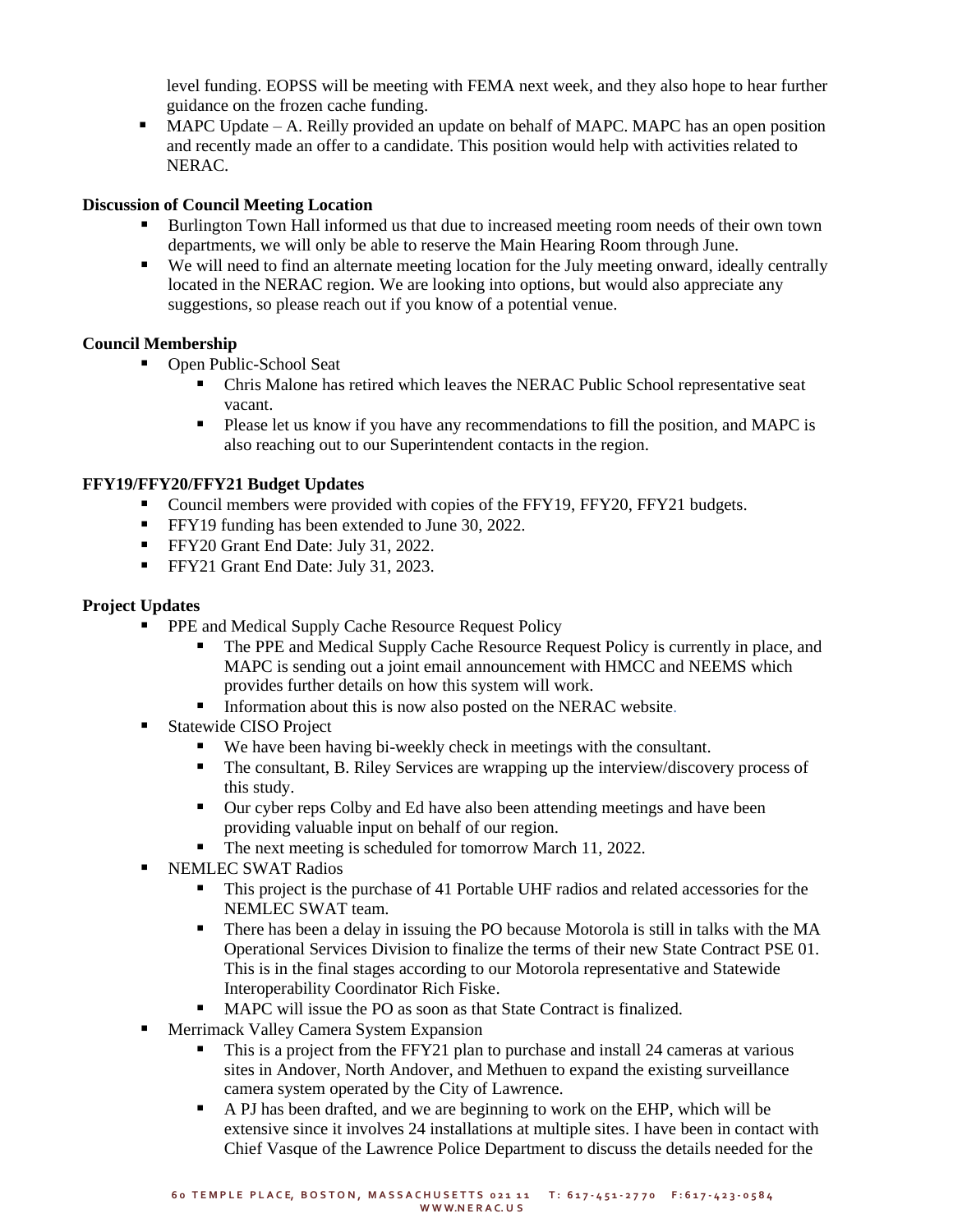EHP.

# **ARINC Equipment Transfer**

- As discussed at the last meeting, the Town of Ashland Fire Department has NERAC funded interoperability equipment from a previous project which they no longer have use for and are seeking to dispose of.
- The list of equipment is included on p. 24 (last page) of the meeting packet.
- This equipment is first being offered to the NERAC Council for 30 days in case anyone has ideas to transfer and repurpose it, so please contact me by March 12, 2022 if you have knowledge of a use for it.
- **EXECUTE:** After March 12, the equipment will be offered to NERAC regional stakeholders for 30 days.
- **•** Depending on whether there is interest, the Council can vote to either transfer or request EOPSS approval to dispose of it at the next meeting.

### **FFY22 Plan Development Process**

- We have begun discussing ideas for FFY22 projects with the committees.
- We believe we may possibly receive funding priority guidance from EOPSS next month and will formally reach out to municipalities and finalize funding requests from Committees for the Council to review.

#### **Committee/Working Group Updates**

- **Training & Exercise** Chief J. Gilliland
	- The Topsfield School Evacuation Exercise is coming to fruition.
	- BDLS and ADLS are upcoming and are being advertised.
	- The Active Shooter Training Kit MOU and Borrowing Policy is being finalized.
	- **EXECUTE:** ATIRC and LASER offerings will be in June and July at the Coffin School in Marblehead.
- Interoperability/Info Sharing  $C$ . Ryan
	- Essex County Fire Chiefs UHF Receiver Project- working with L. Sacks on the scope of work. They also identified the locations for the UHF receivers.
	- **•** Fire District 5 and 15 Portable Radio Cache-They did an inventory and found they were missing one charger and one microphone. They are currently working with Motorola on this issue. The radios have been granted authorization to be on the state radio system.
	- Fire District 6 Communications Upgrades– The EHP has been approved, and MAPC is working on the procurement.
	- **COML/COMT Radio Programming- PJs are being drafted and sign off procedures are** being finalized.
	- Pow Wow Hill Tower- Facing issues with the plot of land that would be used for this project and looking for a different location on the hill for the tower.
	- Essex County Chiefs of Police Radio Cache PJ and ICIP approval were received, just waiting on the Motorola state contract to be finalized.
	- Littleton All-Band Consolette PJ and ICIP approval were received, just waiting on the Motorola state contract to be finalized
	- Motorola 7500 Consoles MAPC is working on the documents to transfer those to NSR911 and Westford Fire Department.
	- The Committee discussed standardizing engraving format for NERAC purchased radios and naming conventions.
	- The Committee is working on updates to the Tactical Interoperable Communications plan.
	- The Committee approved a request from T. Duchene on behalf of GBPC for \$48,000 for routers that would be added into NERAC's microwave network.
- Regional Equipment Cache J. Sanchez
	- The Lexington Cache no longer wants to be a host site, so we will need to find a new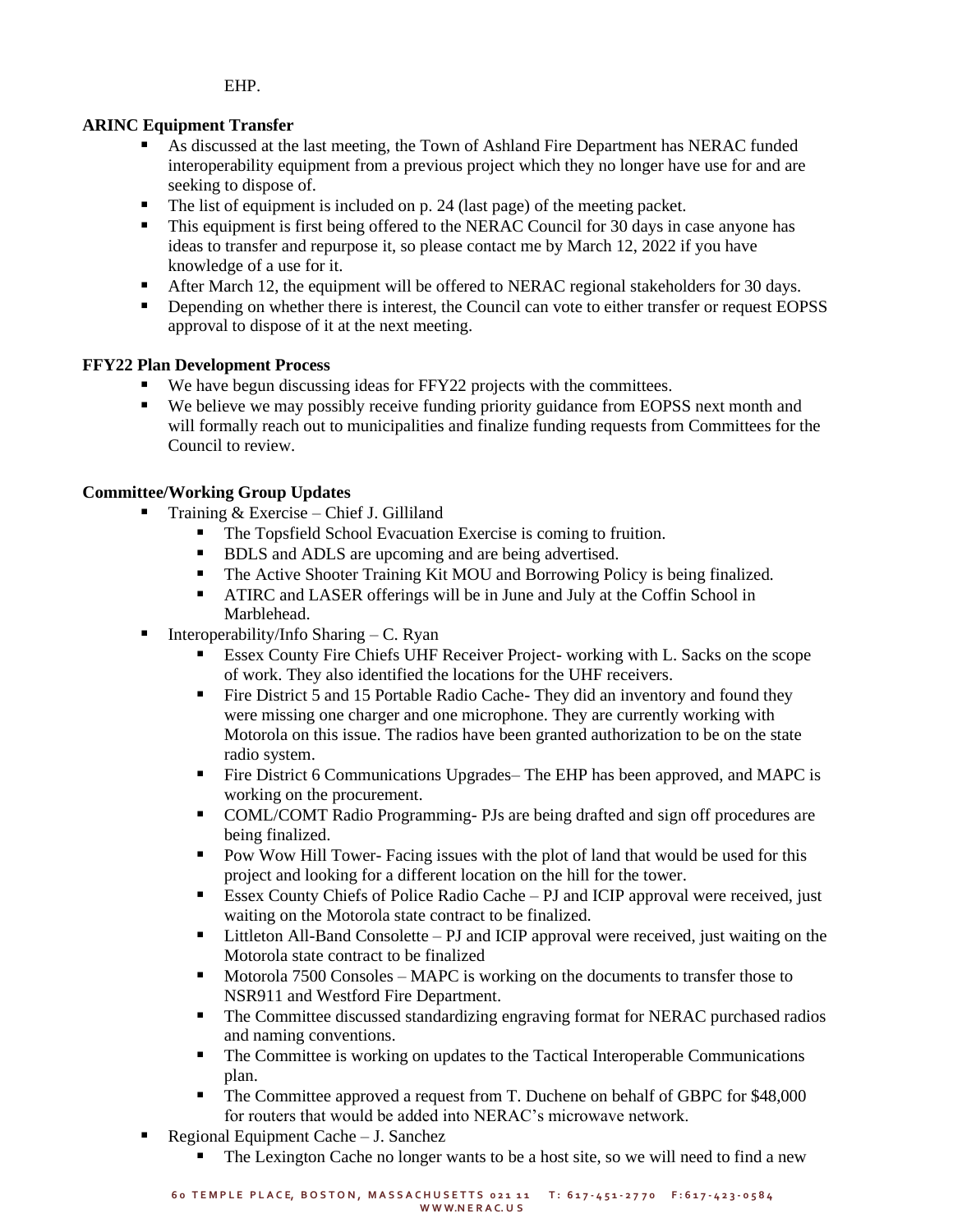cache site location. The equipment could possibly be housed in Beverly.

■ The Lexington Cache will continue to host until a resolution is finalized.

#### **Discipline & State Agency Liaison Updates**

- Discipline Updates:
	- Cybersecurity- E. Chao and C. Cousens met with the Massachusetts Cyber Center and other agencies/organizations to further open communication channels and to align with state efforts. They went over NERAC's planned cyber projects and received positive feedback. The Council was also made aware that ransomware is becoming increasingly more sophisticated which can impact critical infrastructure and local governments. The situation with Ukraine has created a testing ground for cyber-attacks.
	- Hospitals- Hospitals are improving. Covid numbers are low, but hospitals are still full of populations more than the usual acuity.
	- Public Safety Communications- Next week there is a meeting with the SWIC and Undersecretary Collins regarding the TRT Team. A letter has been drafted and sent regarding PSAP issues.
- **State Agency Liaison Updates** 
	- Massachusetts Emergency Management Agency- H. Tecce
		- MEMA has a surplus of PPE that is available. MEMA is going to be supporting and participating in the upcoming Burlington Mall FSE in April.

#### **New Business Unforeseen by the Chair**

■ None.

MOTION put forth by Chief B. Moriarty.

- To adjourn.
- Seconded by E. Chao.
	- In Favor: P. Cohen, Chief J. Fisher, Chief T. Judge, D. Spinosa, Chief B. Moriarty, D. Ouellette, C. Ryan, C. Cousens, E. Chao, J. Sanchez, B. Klag.
	- Opposed: None.
	- Abstain: None.
- The motion passed.

#### **\*\* Next Meeting: April 14, 2022\*\***

ATTENDEES - COUNCIL MEMBERS

Chief Jason Gilliland, Chair: Marblehead Fire Department Chief John Fisher: Carlisle Police Department Mark Foster: Director, Beverly Emergency Management Bill Klag: Emergency Preparedness Director, North Shore Medical Center Christopher Ryan: Deputy Director, North Shore Regional 911 Center Chief Tom Judge: Concord Fire Department Allan Alpert: Director of Emergency Management for the City of Melrose. Chief Brian Moriarty: Lawrence Fire Department Chief John LeLacheur: Beverly Police Department Noah Berger: Merrimack Valley Regional Transit Authority John Sanchez: Director, Burlington Public Works Department Paul Cohen: Town Manager, Town of Chelmsford Colby Cousens: Danvers Director of Information Technology Edward Chao: Analyst, Harvard Kennedy School Dave Spinosa: Communications Director, Essex County Sheriff's Department Dave Ouellette: Dracut Public Health

ABSENT- COUNCIL MEMBERS